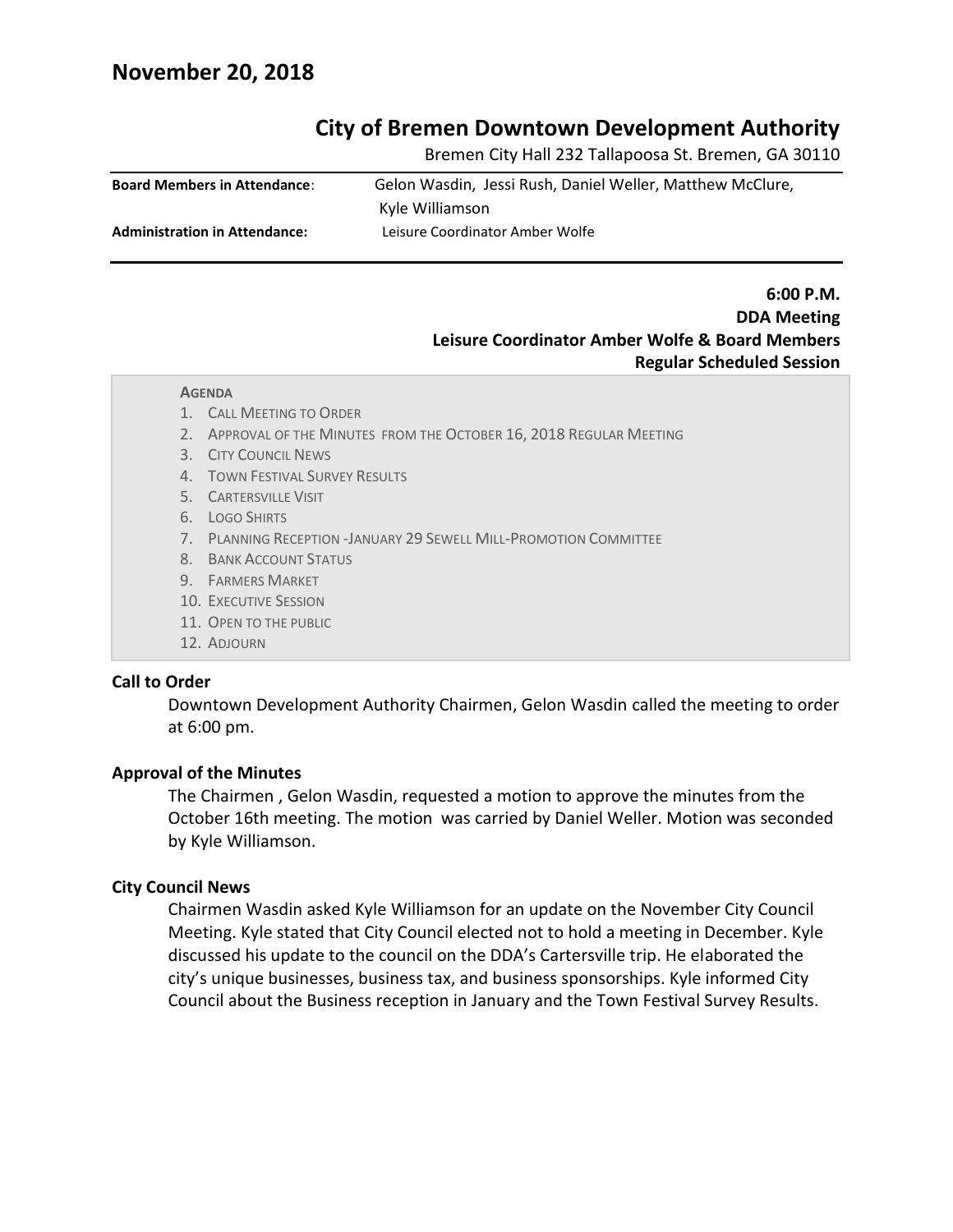# **November 20,2018**

### **Town Festival Survey Results**

Chairman Gelon Wasdin asked Jessi Rush to talk about the Town Festival Survey Results. Mrs. Rush stated that over 237 people had completed the Survey. She discussed participants wanting more events, a coffee shop, and what participants did not want to see in Bremen. Most people that completed the survey live in Bremen and about half also work in Bremen.

#### **Cartersville Visit**

Chairman Gelon Wasdin discussed our meeting with Lilly the Downtown Development Director. She gave us a tour of the entire Downtown and filled us in on how their DDA is funded. Daniel Weller requested that he be brought up to speed on Cartersville. Gelon Wasdin and Kyle Williamson talked about some of the businesses such as Cohutta and Old Havana Cigar. The members also discussed business sponsorships and free City Rentals for downtown business owners. Jessi Rush talked about the way that Cartersville rents portions of the Downtown for the purpose of City Events. This is how the city is able to have a major event once a month.

#### **DDA Logo Shirts**

Chairmen Wasdin asked Jessi Rush to talk about the possibility of the DDA selling shirts with the authority's logo on the front. Jessi Rush stated that the vendor she used for the example shirts is ready and willing to be able to screen print as long as the order was large enough to warrant screen printing.

#### **Planning Business Reception**

Chairman Gelon Wasdin requested that Amber Wolfe put together a list of all of the Downtown building owners, operators, and managers by the December Meeting. Amber Wolfe agreed. The Chairman also stated that we should invite the Bremen City Council and the city attorney. Chairmen Wasdin then requested that Jessi Rush design the invitation with Toni Lovvorn and further talked about creating another survey specific to the reception. Jessi Rush agreed to make the invitation and to create the survey. Chairman Wasdin stated that he would get with the City and figure out the catering end of the event.

#### **Bank Account Status**

Chairman Wasdin asked Amber Wolfe for an update on the Bank Accounts with OZK. Amber Wolfe stated that we were still having issues getting the SS4 document that the bank was asking for. She further talked about having to go through the IRS to get the SS4 and reaching a recording every time you call. Matthew McClure offered to help work with the bank and get the necessary documents. All members agreed. Matthew request a document giving him permission to act on behalf of the DDA. Amber Wolfe agreed to send him the document.

#### **Farmers Market**